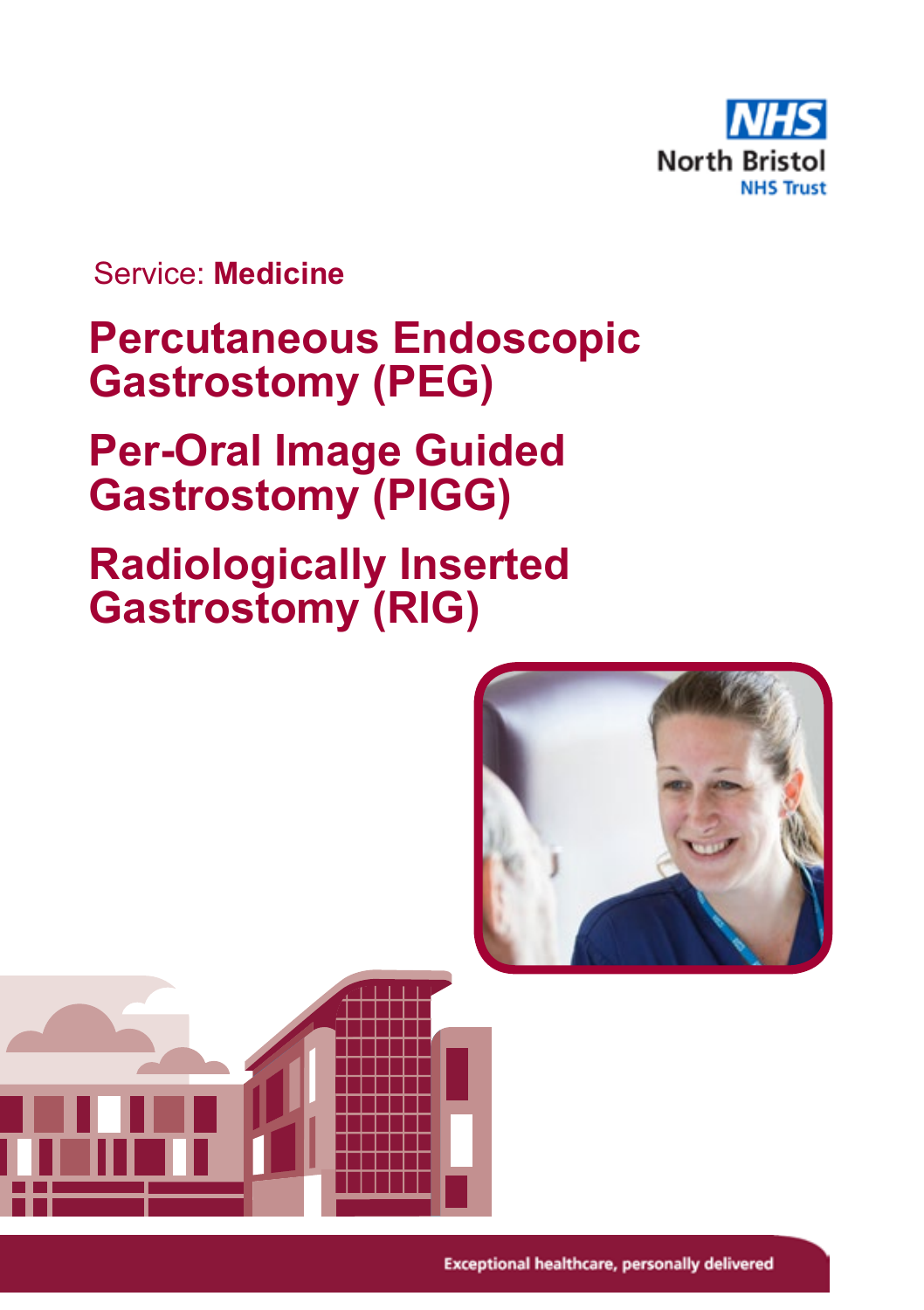# Introduction

This booklet aims to provide you and your relatives/carers with information about gastrostomy tubes. A member of the medical team, your dietitian or your speech and language therapist can answer any further questions you may have.

**What is a gastrostomy tube?**

A gastrostomy is a small flexible tube that passes through the skin directly into your stomach. This allows specialised liquid feed, water and medicines to be passed into the stomach to help meet your nutritional needs. There are several types of gastrostomy tube which are named after the procedure for placing the tube. The three different procedures used in North Bristol NHS Trust are:

- 1. Percutaneous Endoscopic Gastrostomy **(PEG)** a procedure that uses an endoscope (flexible camera that passes into your stomach) to place it.
- 2. Per-Oral Image Guided Gastrostomy **(PIGG)** where the tube is placed under x-ray guidance.
- 3. Radiologically Inserted Gastrostomy **(RIG)** where the tube is placed under x-ray guidance.

The standard gastrostomy is the PEG. RIG and PIGG tubes are only placed in patients who have health risks following sedation or when an endoscope cannot access the stomach.

We will discuss with you which type would be best for you.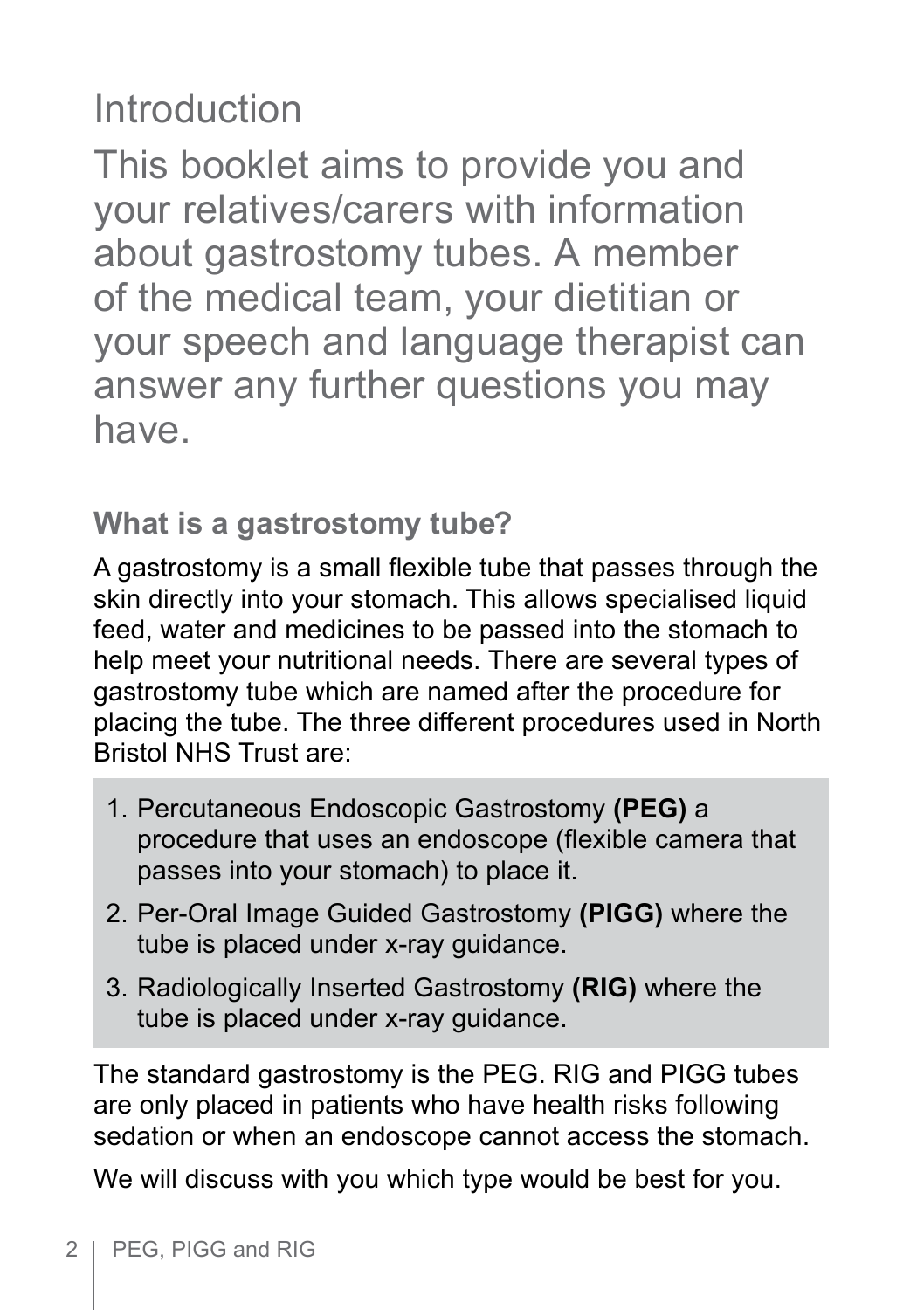# **Why do I need a gastrostomy tube?**

There are several reasons why a person may need a gastrostomy tube and this will be discussed fully with you.

It is time to consider a gastrostomy when:

| ■ Your weight and oral intake continues to decrease.                                                                                                            |
|-----------------------------------------------------------------------------------------------------------------------------------------------------------------|
| ■ Eating and drinking leads to frequent choking or<br>discomfort.                                                                                               |
| ■ Your breathing function is impaired or you experience<br>frequent chest infections                                                                            |
| If it takes a long time to eat and it is no longer a<br>pleasurable activity for you.                                                                           |
| ■ You have been reliant on NG (Nasogastric) feeding (tube<br>feeding through the nose) for several weeks and are<br>likely to require longer term tube feeding. |
| ■ You have not been able to keep NG tubes in place                                                                                                              |
| ■ You need to remain Nil by Mouth.                                                                                                                              |

Sometimes they are placed in advance if problems with swallowing are anticipated to occur as a result of your illness or future treatment.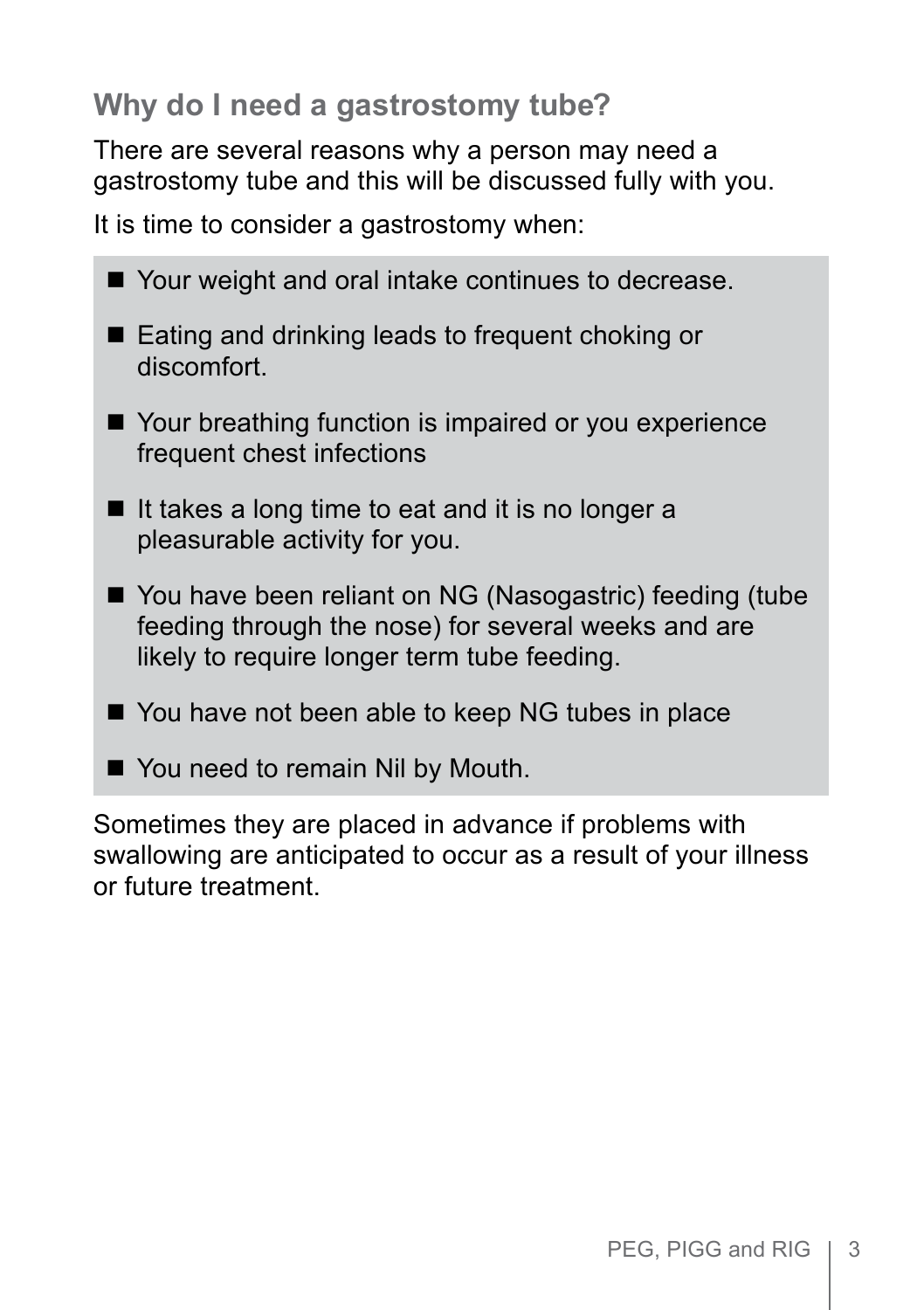## **Will a gastrostomy stop me eating and drinking?**

Not necessarily, but this needs to be discussed with your doctor or speech and language therapist as it depends on your medical condition. The tube itself will not make a difference to whether you can eat and drink. Some patients decide to continue a small oral intake for pleasure if it is safe to do so.

## **What are my other options if I decide against having one?**

If you decide against a gastrostomy it is unlikely that there are any other methods of meeting your nutritional needs. You would need to discuss your options with your doctor. If you decide against tube feeding you will be supported in this decision, but please ensure you understand the risks you may be taking.

## **How do I prepare for a gastrostomy?**

All types of gastrostomy tube are placed in hospital. If you are not already on a ward you will need to be admitted on the day of the procedure. A few days before the procedure you will need to have a blood test which can be done by your GP. Once you are in hospital the doctor will examine you, explain the procedure and ask you to sign the consent form. It is likely you will need to stay in hospital for a few days to establish feeding via your new tube unless told otherwise. You will be instructed not to eat for 6 hours prior to the procedure and not to drink for 2 hours prior to the procedure. You may be given some oxygen, medications or sedation and some fluids as a drip before the procedure.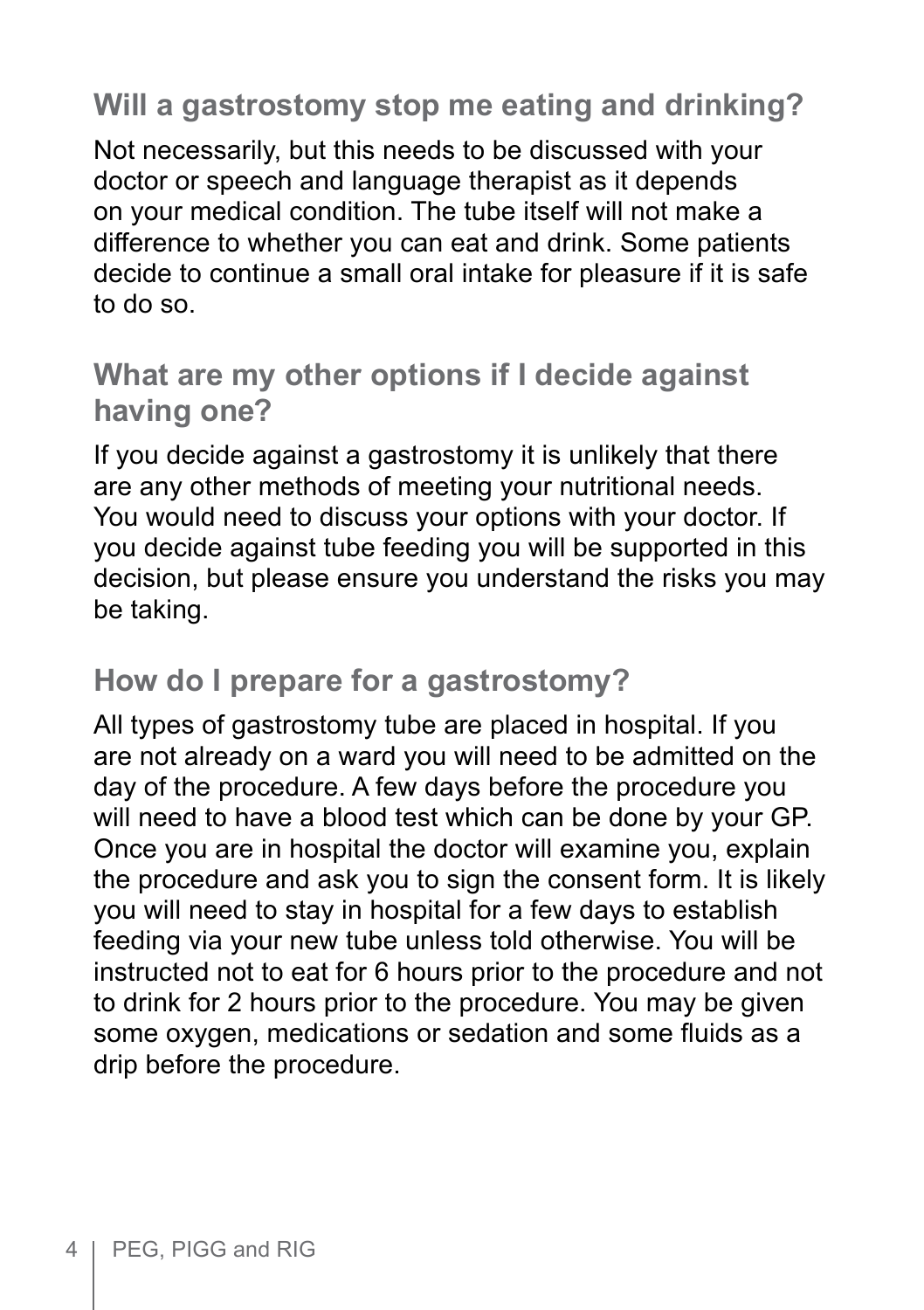# **Are there any possible complications?**

Although the procedure is relatively safe and major complications are rare (1-3% of cases) there are some risks including:

 $\blacksquare$  Breathing problems (1% of cases).

 $\blacksquare$  Peritonitis (2% of cases).

■ Bleeding (3% of cases).

- Bowel perforation (2-3.5% of cases).
- $\blacksquare$  Wound infection (5-25% of cases).
- $\blacksquare$  Minor complications of tube leakage (58-78% of cases, problematic in 12-39% of patients) and blockage (16-31% of cases at 18 months).

There is a small mortality rate (0.53%) as with any surgical procedure. In order to minimise this, we will choose the technique that is safest for you and make sure you are as fit as possible before the procedure.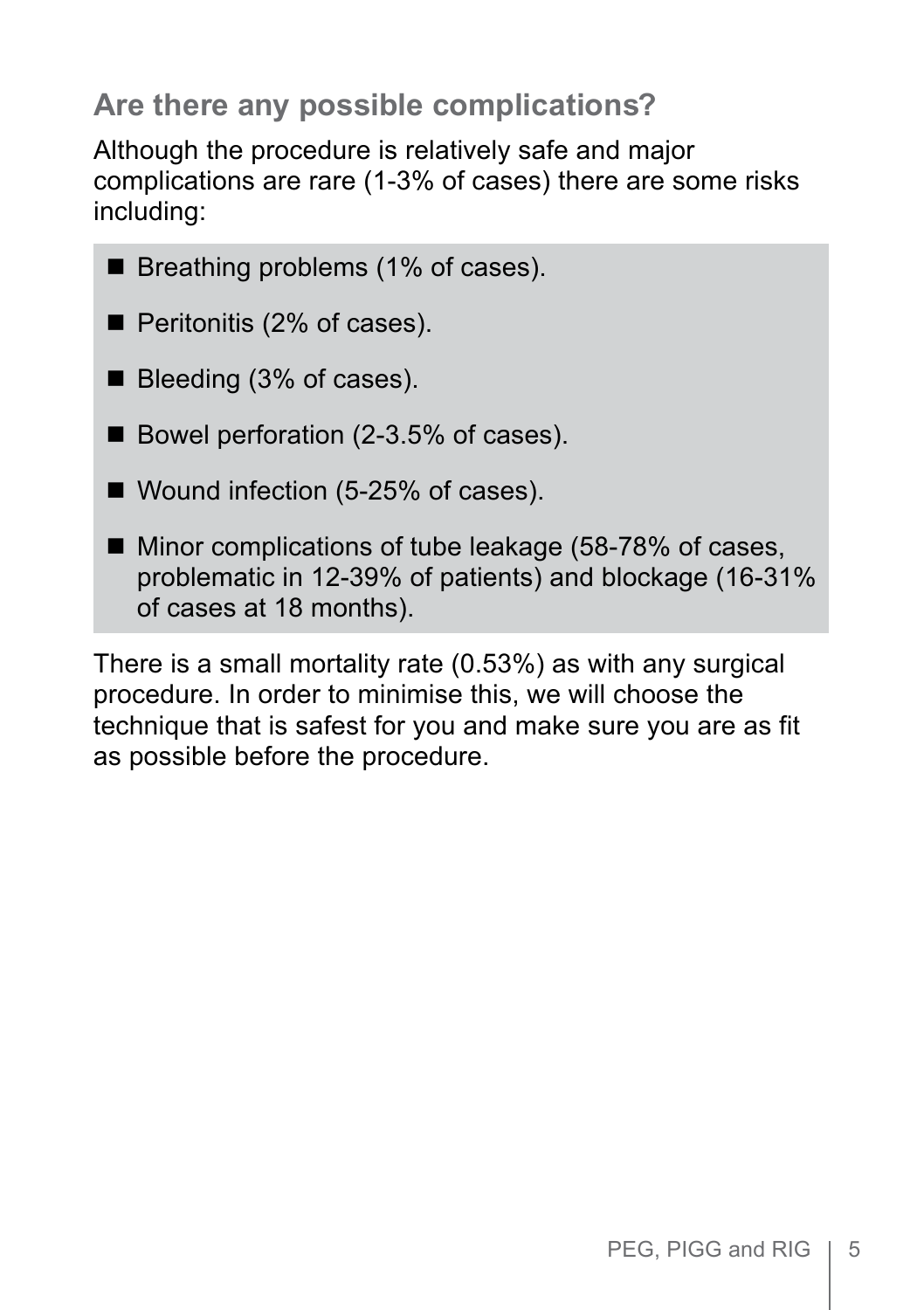# **How is the tube placed?**

#### **If you are having a PEG**



You will be given a local anaesthetic to your stomach. An endoscope (a flexible tube with a light and camera at one end) is then passed down into your stomach and lit up. A small cut is made in the skin of your abdomen where the light shines and the PEG tube is then passed through.

The whole procedure usually takes around 15 -20 minutes.

#### **If you are having a PIGG**



A nasogastric tube (NG) is passed through your nose into your stomach. Air will be passed into your stomach via the NG tube to make it visibile on x-ray. Local anaesthetic will numb your stomach, a small cut is made in the skin of your stomach and the PIGG tube is then passed through.

This procedure typically takes 30 minutes.

#### **If you are having a RIG**



A nasogastric (NG) tube is passed through your nose into your stomach. Air will be passed into your stomach via an NG tube to make it visible on x-ray. Local anaesthetic will numb your stomach, a small cut is made in your skin above your navel and the RIG is passed through.

This procedure typically takes 30 minutes.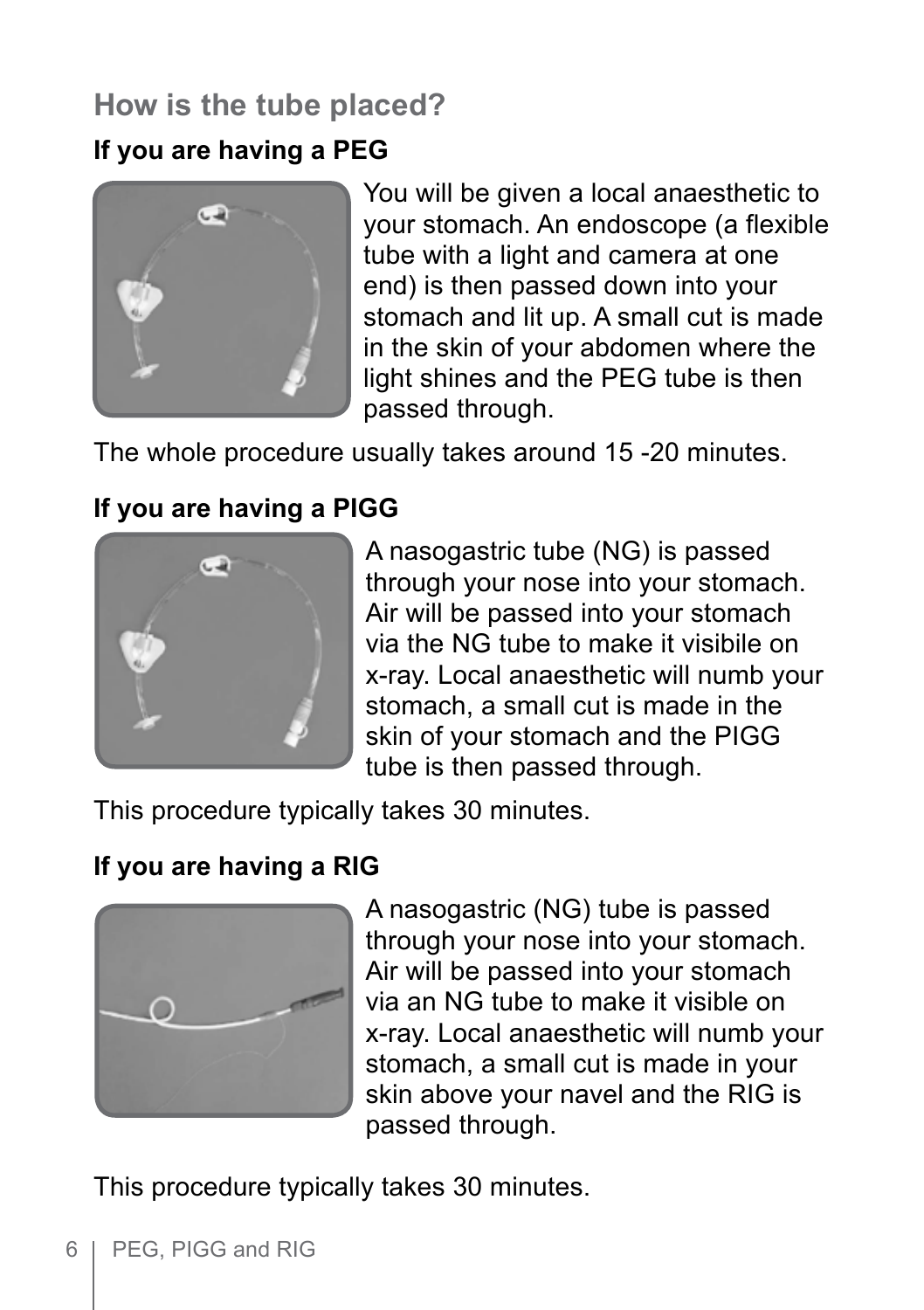# **What happens afterwards?**

Once back on the ward it is necessary to wait between 4-24 hours before you can use the tube. The nursing staff will inform you when you will start to use the tube. A water flush will be delivered first and then feeding as required. Your dietitian will discuss the amounts and timings for feeding with you in order to meet your nutritional needs when you go home. Specialist feeds, water and medications can be put down the tube using a syringe. You will need to be positioned at an angle of at least 45 degrees during feeding and for 60 minutes afterwards.

We will train you and/or your relatives/carers how to give the feeds or water flushes as soon as possible so that you can go home quickly. Either the nursing staff on the ward or nurses from the home feeding team in the community can provide the training.

Immediately after your tube has been inserted there is an increased risk of complications and if you are going home within 72 hours post insertion you will need to be aware of the signs and symptoms.

#### **If there are:**

- leaks of fluid around the tube
- pain on feeding
- $\blacksquare$  new bleeding

## **Stop feed immediately and telephone**

[appropriate 24/7 local service] **or visit** your local accident and emergency department **for urgent advice**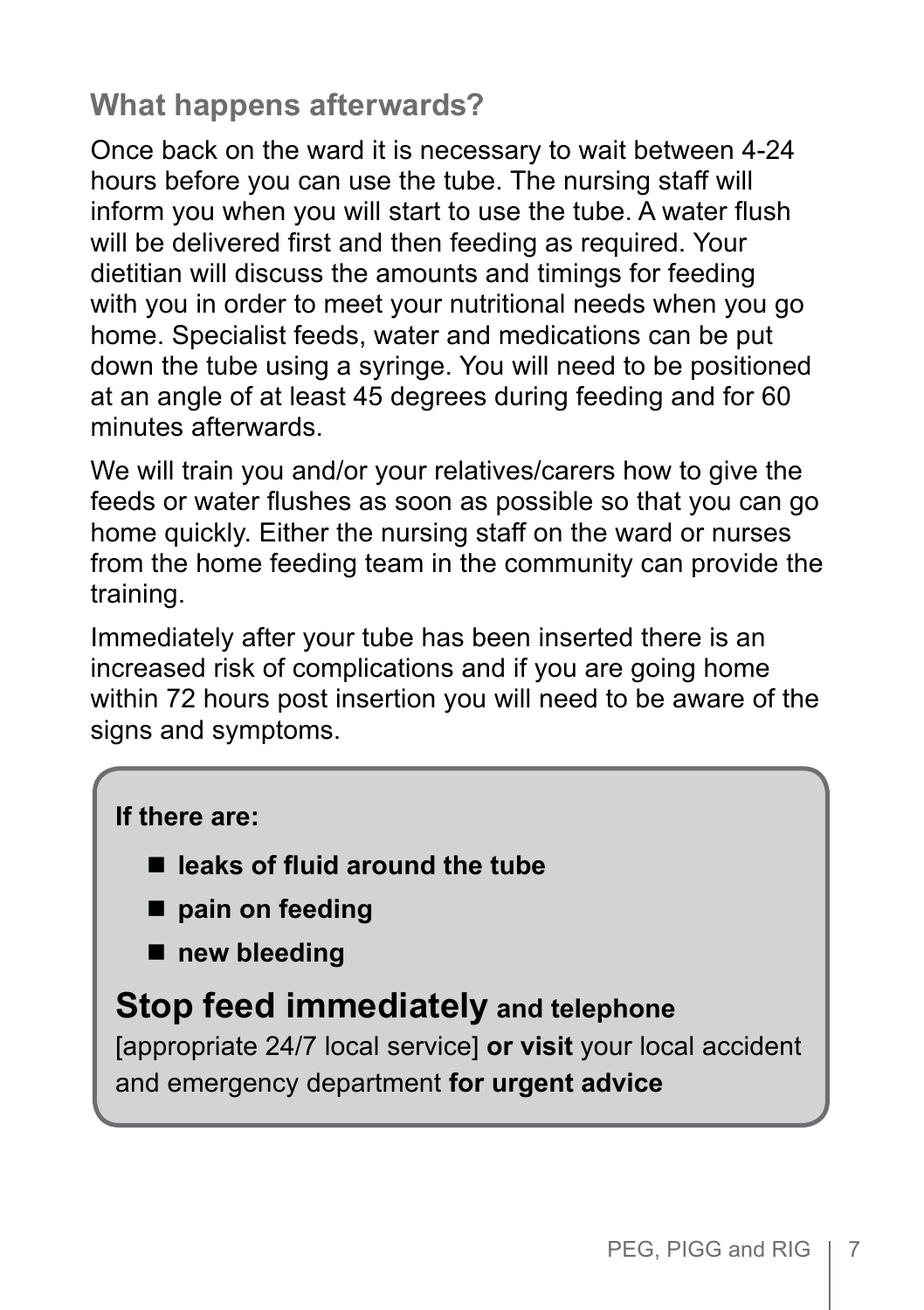**How do I look after my gastrostomy?**

# **PEG / PIGG**

### **1-5 days post- insertion**

You will remain nil by PEG and mouth for at least 4 hours post insertion. The nursing staff will flush the PEG initially using sterile water and will then give further guidance.

Your PEG tube should be flushed with water before and after feeding as well as after administration of medication in order to prevent the tube blocking. If you are not giving nutrition/ medications via the tube you must still remember to flush it a minimum of twice per day with 30ml water.

Clean the site daily with sterile water/saline once-twice per day for 5 days. After 5 days mild soapy water may be used. Ensure the area around the tube is dried gently but thoroughly. Do not reposition the fixation device (triangle) unless advised.

Check for signs of pain, redness, swelling or leakage. Report any concerns to medical staff. The site should be allowed to air dry, but a dressing may be applied if there is leakage around the stoma site.

#### **2 weeks post insertion**

Continue to flush the tube regularly with tap water (minimum 30ml twice per day)

Clean the site including around the fixation device with mild soapy water.

Some people may experience an overgrowth of skin around the tube inside the stomach, (we call this 'buried bumper' syndrome). In order to prevent it, the gastrostomy should be rotated 360 degrees and advanced inwards 2-3cm each day, **but only once the tract has healed**. Seek advice from your home feeding nurse if you are unsure. The fixation device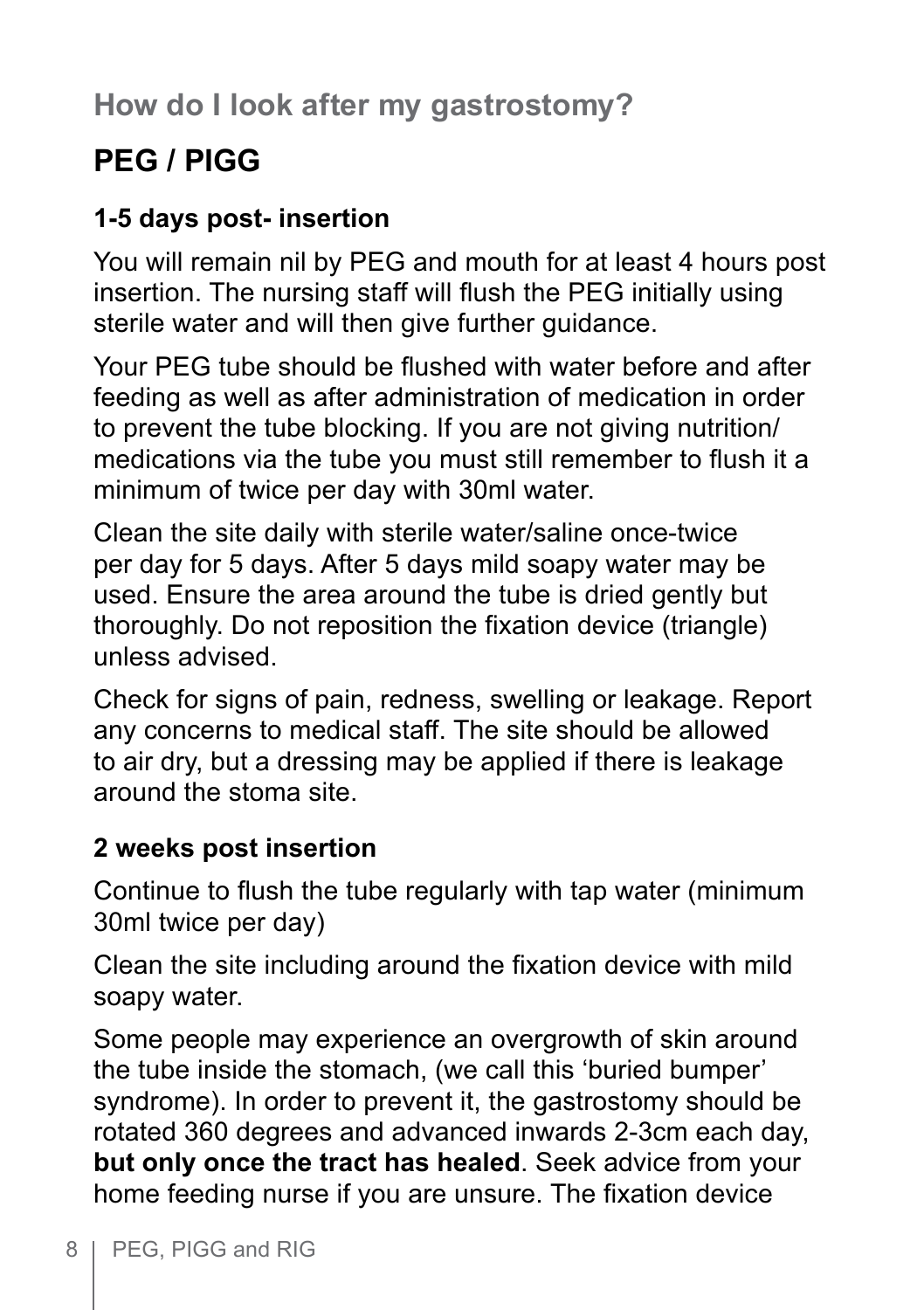(triangle) must be released and moved in order to advance and rotate the tube. Once this has been done it should be replaced 5mm from the surface of the skin.

You should not use the tube to administer anything other than what has been directed by your doctor, nurse or dietitian.

# **RIG**

#### **24 - 48 hours post insertion**

You have to remain nil by RIG and mouth for 24 hours. You will need to keep an NG tube in for 24 hours post RIG insertion and have intravenous fluids to keep you hydrated. If safe you may be allowed to take sips of water.

After 24 hours the tube may be flushed with 50mls sterile water. If there are no concerns after 2 hours feeding can commence. If there are signs of pain or leakage you may need to remain nil by RIG for another 24 hours and see a doctor.

You may have a dressing over the RIG to ensure the tube and stitches remain in place. Clean the site daily with sterile water/ saline. Ensure the area around the tube is dried gently but thoroughly.

An extension set will be provided to insert into the end of the RIG so that the tube may be clamped. This should be replaced weekly.

### **After 5 days**

The dressing can be changed and the stitches removed after 5 days. You may need further dressings for 2-3 weeks but your nurse will advise you on this.

Clean the area daily with mild soapy water, **do not push / pull or rotate the tube.**

Continue to flush the tube regularly with water. You should not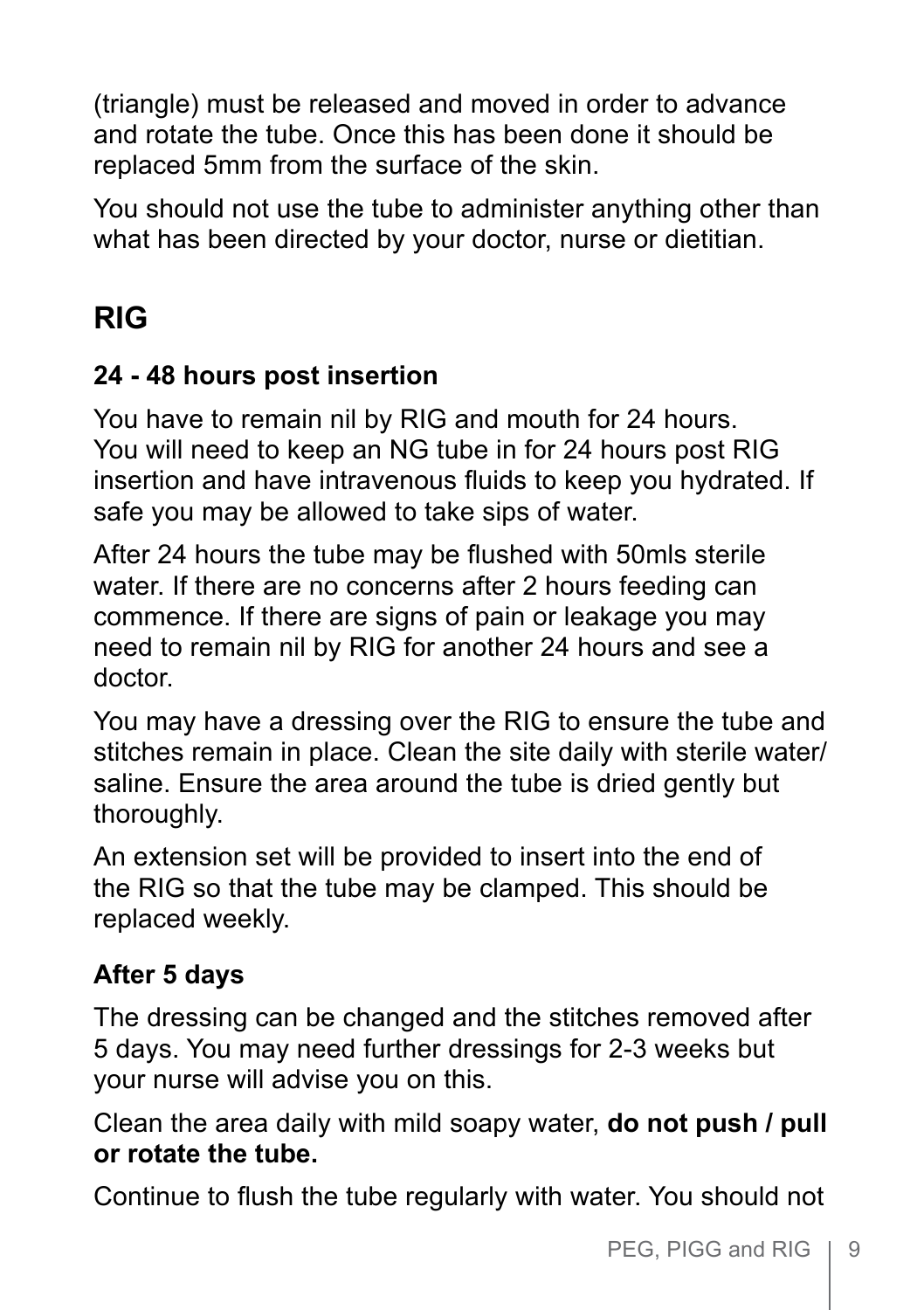use the tube to administer anything other than what has been directed by your doctor, nurse or dietitian.

## **What support is available once I leave hospital?**

Your ward dietitian will refer you to the community home feeding team known as home management services (HMS) or an alternative community enteral feeding service in your area. The team comprises of a dietitian, home feeding nurse and delivery company. They will contact you to arrange a monthly delivery of feeds and plastic equipment to your discharge destination. This takes three working days to organise so we may initially send you home from hospital with a small supply of feeds and equipment.

Your ward dietitian will explain your home feeding regimen and provide contact details for the HMS team. Your district nurse, care agencies and GP may also be involved in the care of your gastrostomy.

## **What do I do if the tube becomes blocked?**

Prevention is better than cure so we recommended you should always flush the tube with a minimum of 30mls water before and after administering each medication and feed down the tube.

Medicines may need to be prescribed in a more suitable form i.e. liquid/dispersible, your doctor or pharmacist should arrange this for you. Each medication should be given individually.

In order to prevent tube blockage, we advise that you do not give any liquidised food or drinks via your tube. Giving anything other than the specialist feeds provided can increase the risk of the tube blocking/degrading.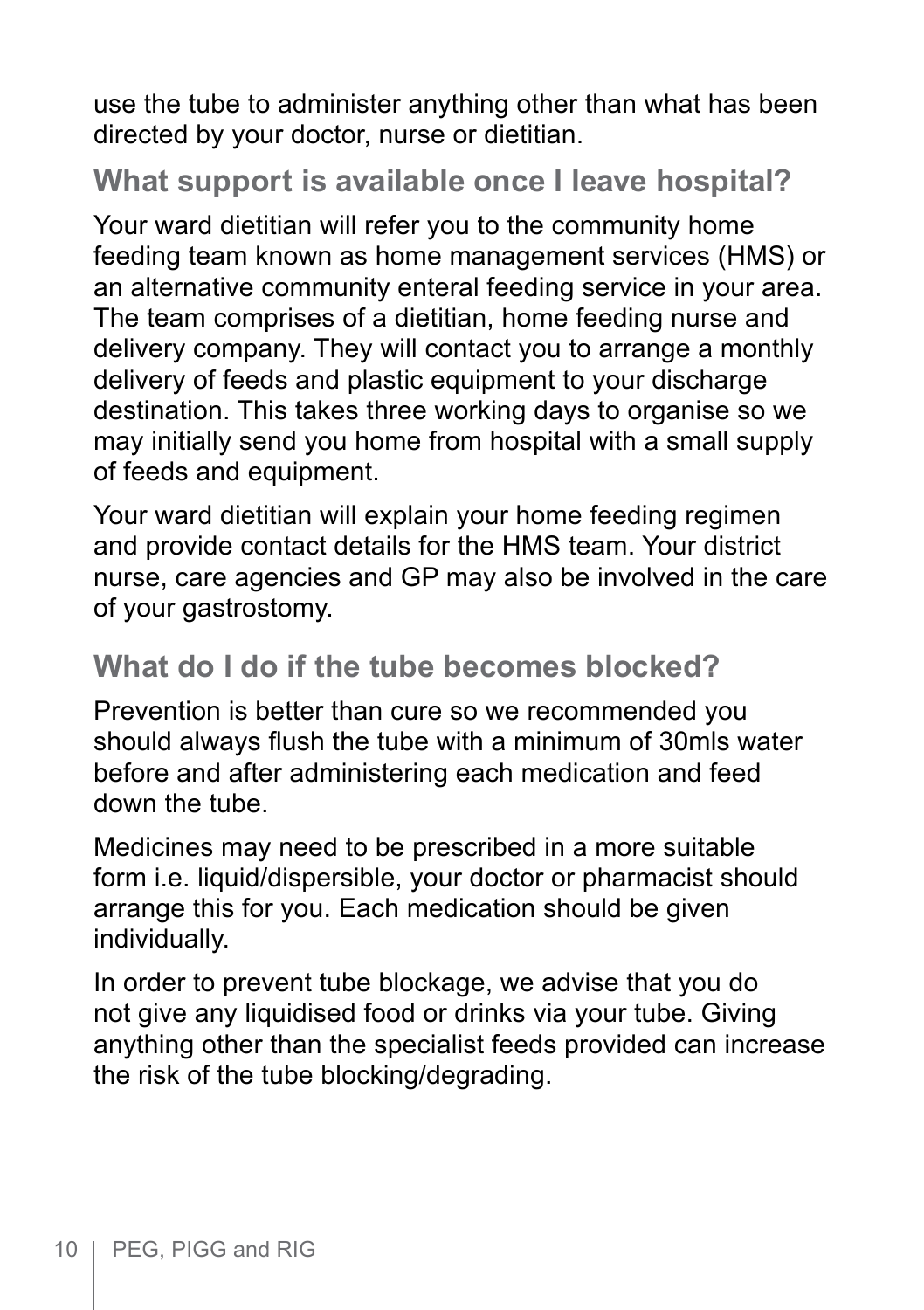If you find you are unable to flush the tube or can see a blockage we would recommend to:

1. Ensure all clamps are open and the tube is not kinked.

2. Massage the external portion of the tube to try to dissolve any blockages.

3. Flush with 50mls warm or soda water, leave for 30mins and re-flush (never use acidic solutions such as pineapple juice, cola or lemonade as they can curdle feed in the tube and worsen a blockage).

4. Try the 'push/pull' action with a syringe as advised by nursing staff.

5. Contact your HMS (Nutricia) nurse/District nurse or call the 24 hour helpline if the tube remains blocked.

### **How long will I need the tube?**

The gastrostomy tube can be removed if you no longer need it or decide you want it taken out. It is made from polyurethane which does not react to the human body and if well cared for can last several years.

### **What do I do if the tube is accidentally removed?**

If the tube comes out you will need to attend your nearest accident and emergency department immediately. The longer the stoma is left without a tube in situ the greater the risk of it closing over.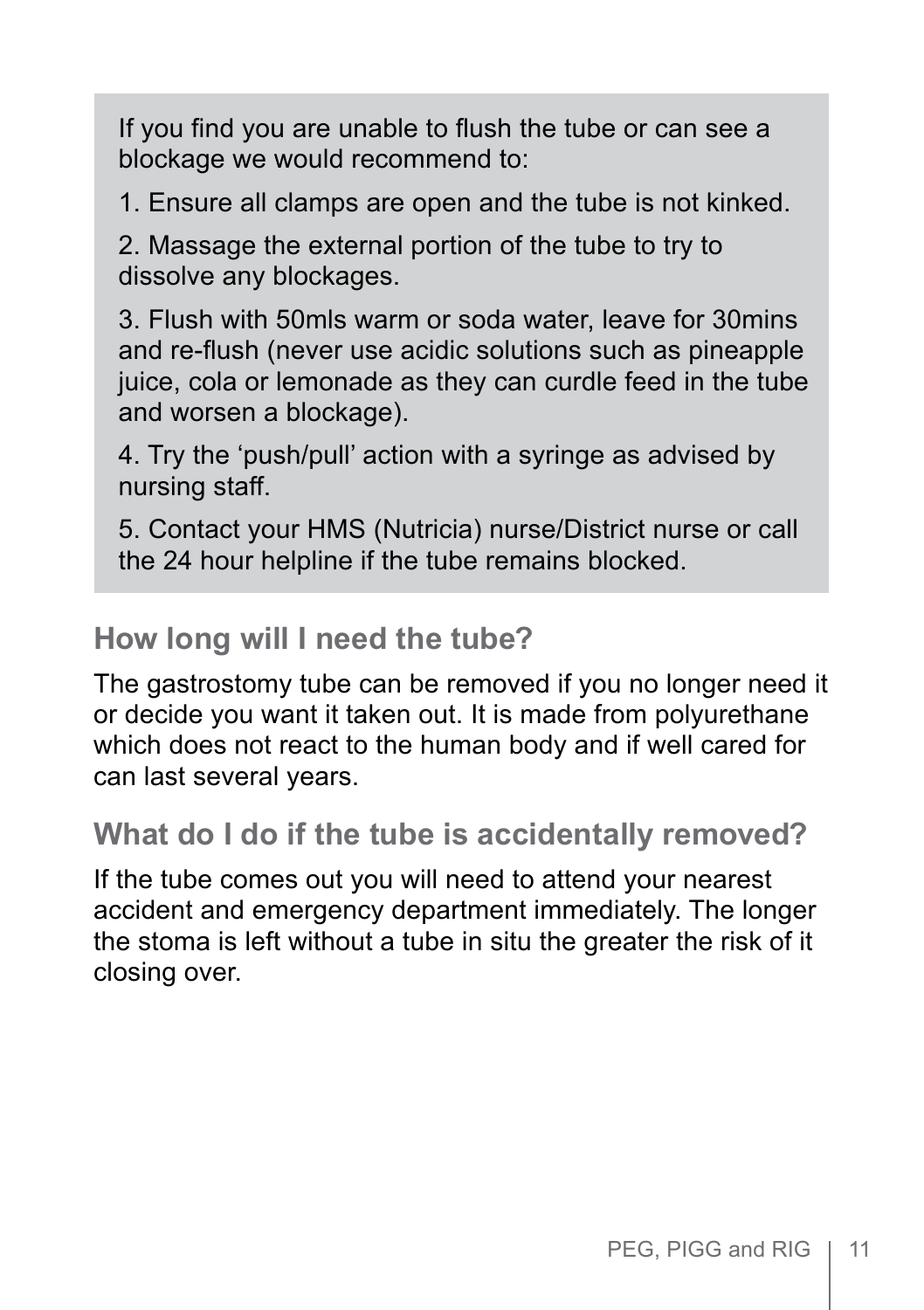# **Common questions**

## **1. Can I shower/bath?**

You can shower from the day after the tube has been placed. Avoid having a bath for at least 4 weeks until the tract around the tube has healed. Ensure the end is closed and clamp applied. Dry the area thoroughly.

# **2. Can I swim?**

Only once the tract has healed (at least 4 weeks after placement). Use a waterproof dressing and ensure that you dry the area thoroughly.

# **3. Can I go on holiday?**

Gastrostomy feeding does not stop you going on holiday, but it may be prudent to take a GP letter and necessary insurance documents with you. Contact the home feeding team for further information regarding feed supply and replacement tubes.

# **4. Will I be able to move freely?**

The gastrostomy will not restrict your everyday activities and can be covered with loose clothing.

## **5. What happens if I become unwell?**

If you feel unwell and are unable to give yourself your feed it is important to keep hydrated and prevent the tube blocking by flushing it regularly with water. Speak to your GP, nurse or dietitian if you are concerned.

# **6. How do I keep my mouth clean?**

You will need to keep your mouth and teeth clean by brushing regularly. A mouthwash and artificial saliva spray may be of benefit to keep your mouth moist.

# **7. Who pays for the feeds?**

If you are an NHS patient and registered with a GP your local health authority will pay for the feeds.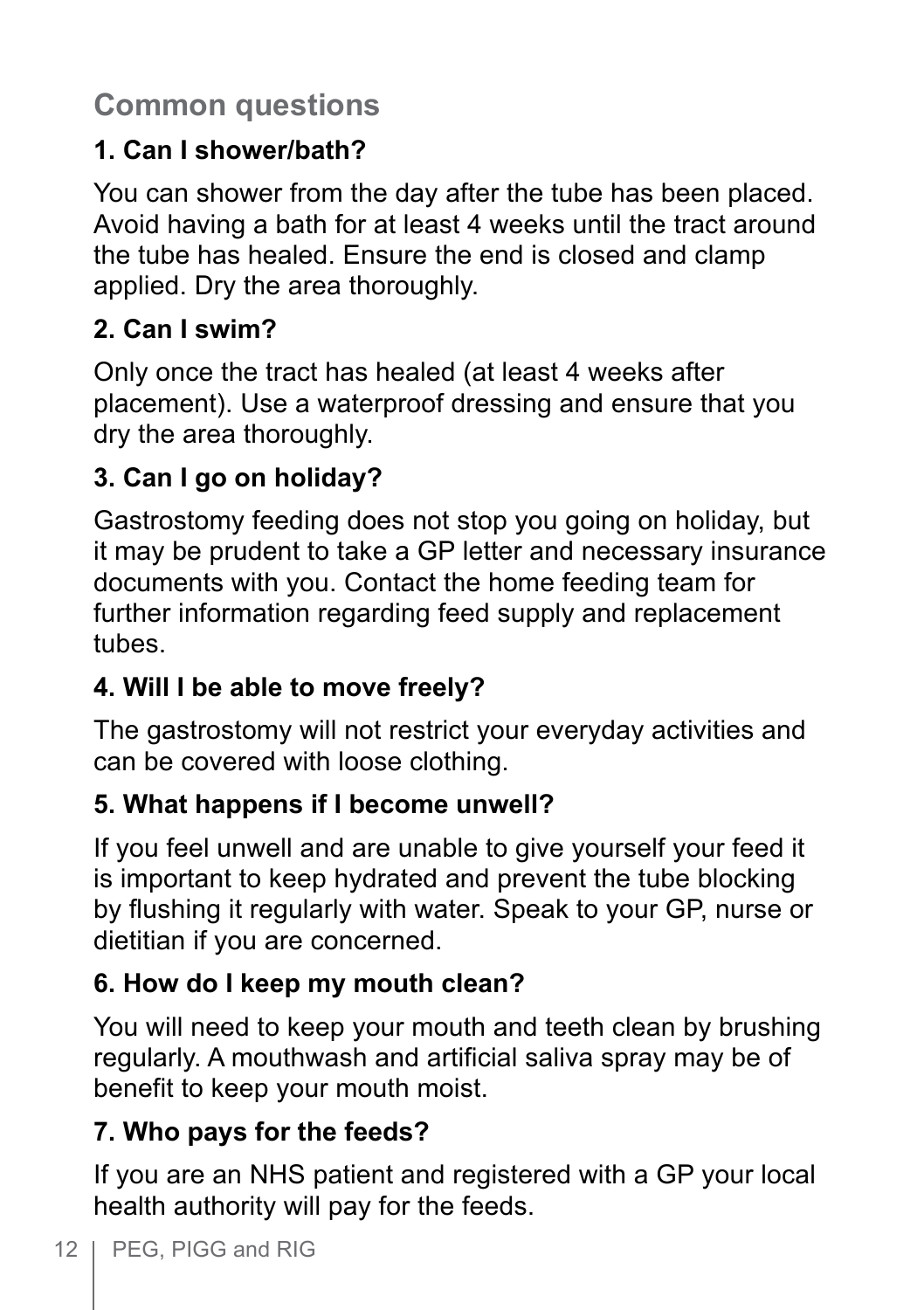## **References and Further Information**

PINNT supports people on enteral and parenteral nutrition providing advice and local support groups. Telephone 01202 481625 **www.pinnt.com**

Potack Z, and Chokhavatia S (2008) Complications and controversies associated with Percutaneous Endoscopic Gastronomy. Report of a Case and Literature Review. The Medscape Journal of medicine 10 (6) 142

NHS Constitution. Information on your rights and responsibilities. Available at**:**

#### **www.nhs.uk/aboutnhs/ constitution**